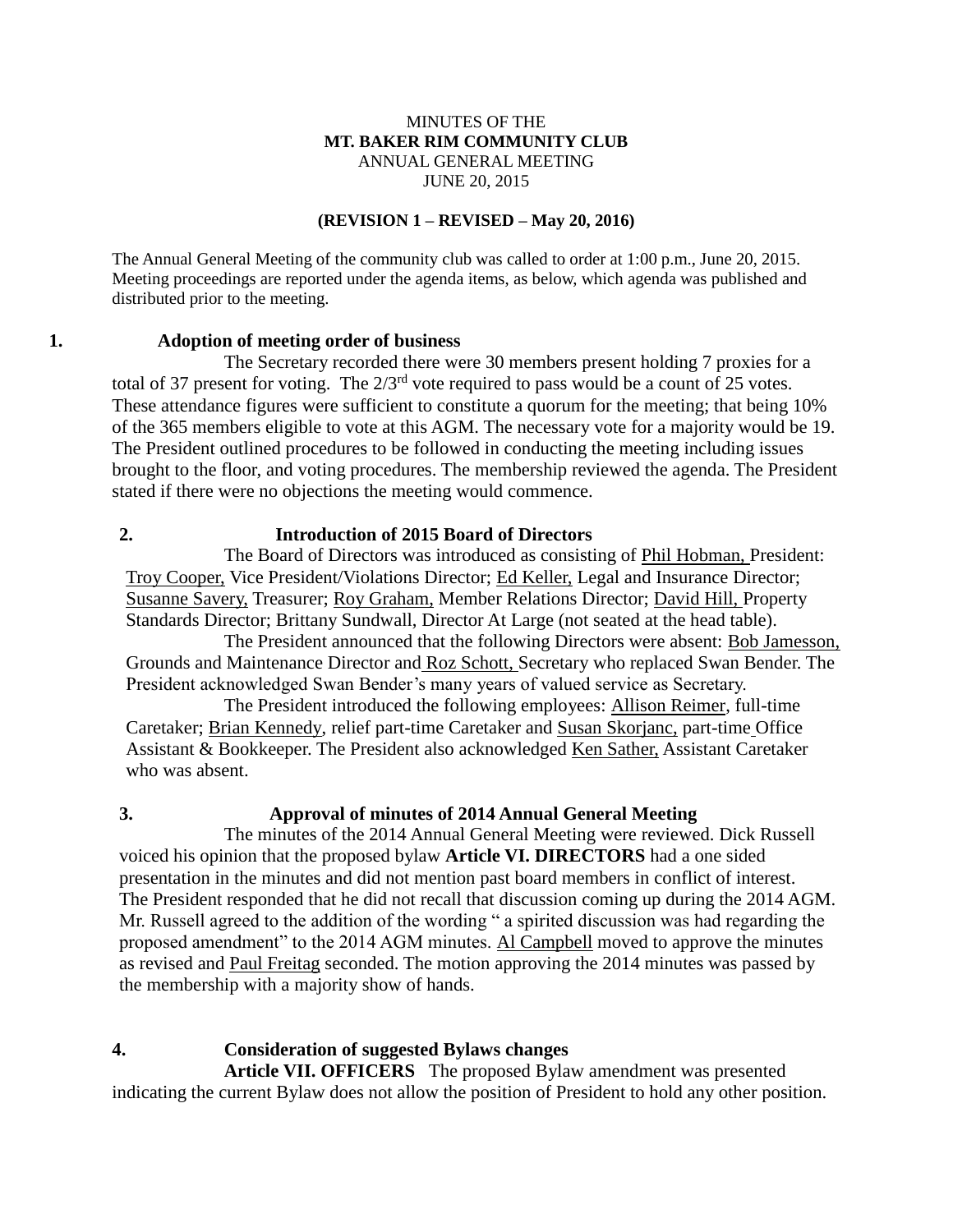In the past Presidents have filled other positions as needed and the Bylaw should reflect MBR's needs, practices and activities. Paul Freitag moved to change the Bylaw to allow the President to fill another Directors position, Michael Betker seconded. There was discussion to the fact that there are nine board members, four of whom are Officers, the remaining five are Directors. The Officers' positions cannot be combined with another position and the President has never filled another Officer's position in addition to that of President. The discussion included a strong opinion that the role was important and the person holding it should not be required to take another position. It was discussed that unless someone runs from the floor at this AGM we currently have only seven board members and the proposed change is to reflect what has been the practice and that without nine board members, would be the practice in the future. Jon Brown moved to add the word "temporary" to the proposed change, Myra Rintamaki seconded. Another member commented the way the bylaw is currently written is just fine and "temporary" is not necessary. The vote was called to add the word "temporary" and the majority count indicated the vote for the wording change FAILED.

The vote was called for the Bylaw amendment and the majority count indicated the vote for this proposed Bylaw amendment PASSED.

**Article XIV NOISE** Intrusive noise was defined and added to the bylaw to bring consistency and clarity to the noise Bylaw. Michael Betker moved to change the Bylaw to include Intrusive Noise, Richard Russell seconded. David Hill said the Bylaw can help control noise and if a member or renter does not adhere to the bylaw the proposed change will make noise violations easier to address. AL Campbell motioned to strike "the setting off of fireworks" from the Bylaw, Michael Betker seconded. The vote was called to remove "the setting off of fireworks" and the majority count indicated the vote for the wording change PASSED. The vote was called for the Bylaw amendment and the majority count indicated the vote for this proposed Bylaw amendment PASSED.

### **5. Standing committee** & **Directors' reports**

These 2015 AGM minutes provide a summary of the Directors' verbal reports at the meeting. More detailed Directors' reports may be on file at the MBR office.

**Violations Director**, The Violations Director stated that it had been a pleasantly quiet year within MBR for violations. The decision was made to give the caretaker more latitude to use her judgment as to what action should be taken. Using a common sense approach to look at the entire situation around particular incidents and open communication has proven itself within this past year and violations are down.

**Legal and Insurance Director,** The Director introduced himself as the new Director as of March 2015. The insurance was renewed at the end of May with a 6% increase over the prior year, which was renewed without an increase.

There is currently one legal issue. The Board is seeking clarification from an HOA attorney regarding a member's request for members' names, addresses and telephone numbers under RCW 64.38, the Washington State regulation regarding information available to members of an HOA. The member has engaged a lawyer and the Board is seeking legal advice to ensure that the Association does not inadvertently disclose any information protected under privacy laws so as to protect all of the interests of all members of Mt Baker Rim Community Club.

**Treasurer**, The Treasurer presented the following report: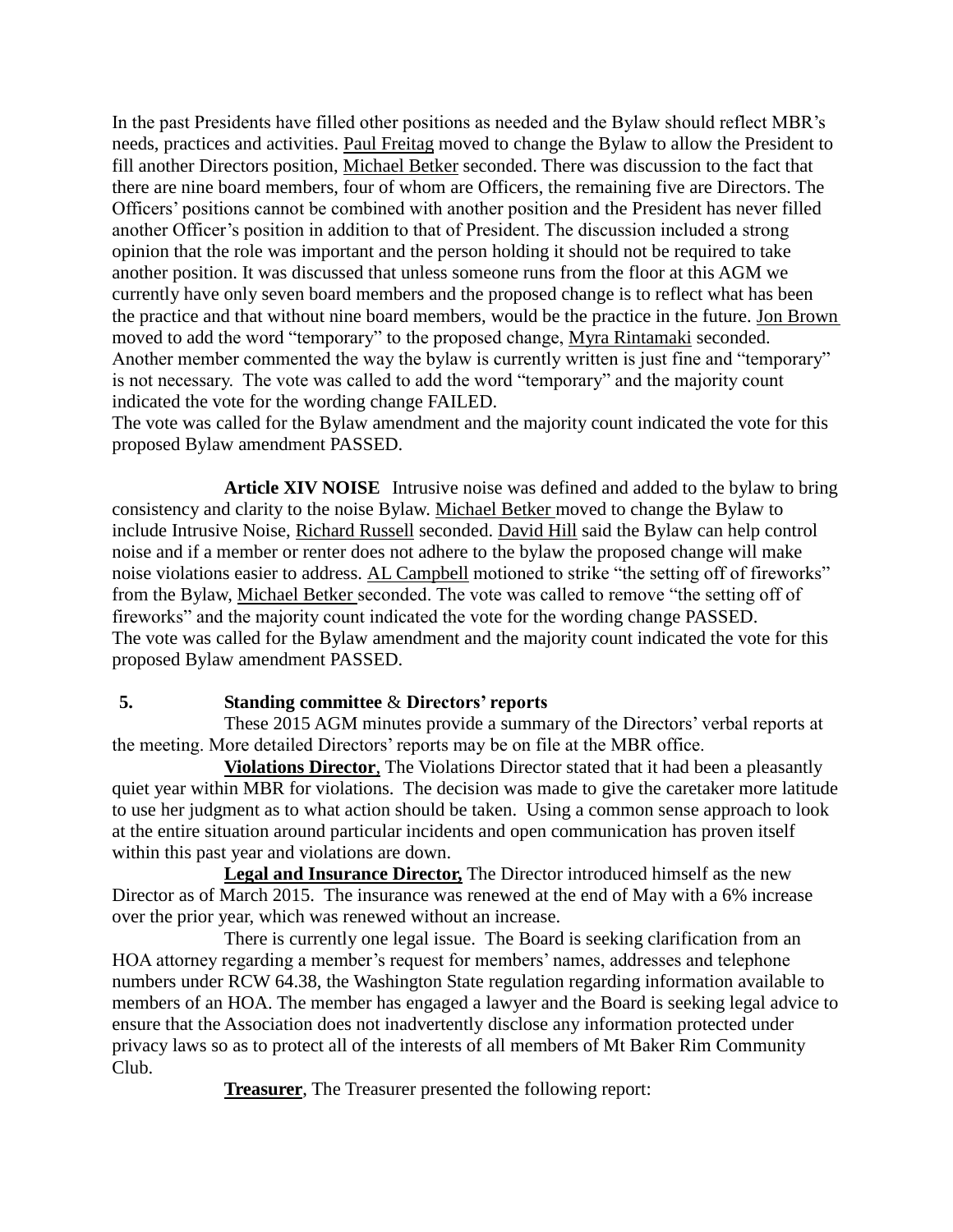2014 ended with \$23,000 more cash on hand than the prior year mostly as a result of an increase of \$24,000 in the next year's dues paid in December. Net ordinary income was \$2,500 better than planned and \$19,000 less than the prior year. The main driver of the year over year change was the 5% dues increase offset by \$14,000 increased employee costs mostly related to the cost of hiring a third part-time caretaker, \$5,640 in additional propane costs as a result of opening the pool earlier and the carry-over of \$9,000 in road paving fees from the prior year.

Year to date other income continues tracking below plan (13.5%) while expenses are better than planned (9.8%) when the % of the year completed is compared to the % of income and expense recognized to date over total annual budget. The Compactor and new pool fence have been installed and are operational. Net ordinary income is 6.3% better than the same period last year.

Cash on hand is slightly below last year due to the net effect of increased capital spending mostly offset by the lower accounts receivable and expenses over last year.

Renter fees are 31% below the same period last year and there has been almost no violations income versus \$2,640 at the end of May 2014. Garbage and propane costs continue to run less than last year and under budget while the 6% insurance increase over 2014 was planned and will be within budget. The anticipated trash savings resulting from installing the compactor were not budgeted and I believe they will offset any unexpected cost overruns at the end of the year ending the year on or slightly better than planned.

The pool surround cost a total of \$23,419.99, \$1,419.99 over budget mostly because of the unanticipated cost to replace the wall leading to the pool with new fencing. The trash surround cost \$32,631.00, \$131.00 more than budgeted. The budgeted mezzanine window replacement project (Budget \$8,000) has not been started and we have not purchased the budgeted gate software updates (Budget \$4,000).

In response to a member's question, the Treasurer responded that we had not spent any funds on legal fees to date and anticipate the current legal advice sought to fall within the \$500 budget. When asked is there is a contingency for legal fees in the future, the Treasurer responded that our reserve fund is for major expenses related to facilities. Attorney's fees would be paid from operating funds.

**Member Relations Director**, The Director's role is to contact all new members and welcome them to MBR.

The Director acknowledged the staff saying we are so blessed to have Allison as our Caretaker with the assistance of Kenny, Tucker who left us to pursue other ventures and Brian. The Director also recognized Swan Bender's years of service to MBR saying that Swan was on the board for 14 years and as Secretary knew all of the rules & regulations.

He spoke to the loss of Sandie McKinney who was a catalyst for social activities at MBR for many years. We have two picnic tables with plaques commemorating Sandie's years of service. Her presence is missed. In response to member's request for funding for children's social activities, the Director asked her to prepare a proposal for the board. The Treasurer informed the member that social functions have been self funded generating revenue to cover the costs of the activities.

In 2014 MBR contributed to a program called WESNIP, who contained and neutered several of the feral cats at MBR.

**Property Standards Director** The Director encouraged people to come to the board and ask permission before cutting trees because we want to maintain the look at the feel of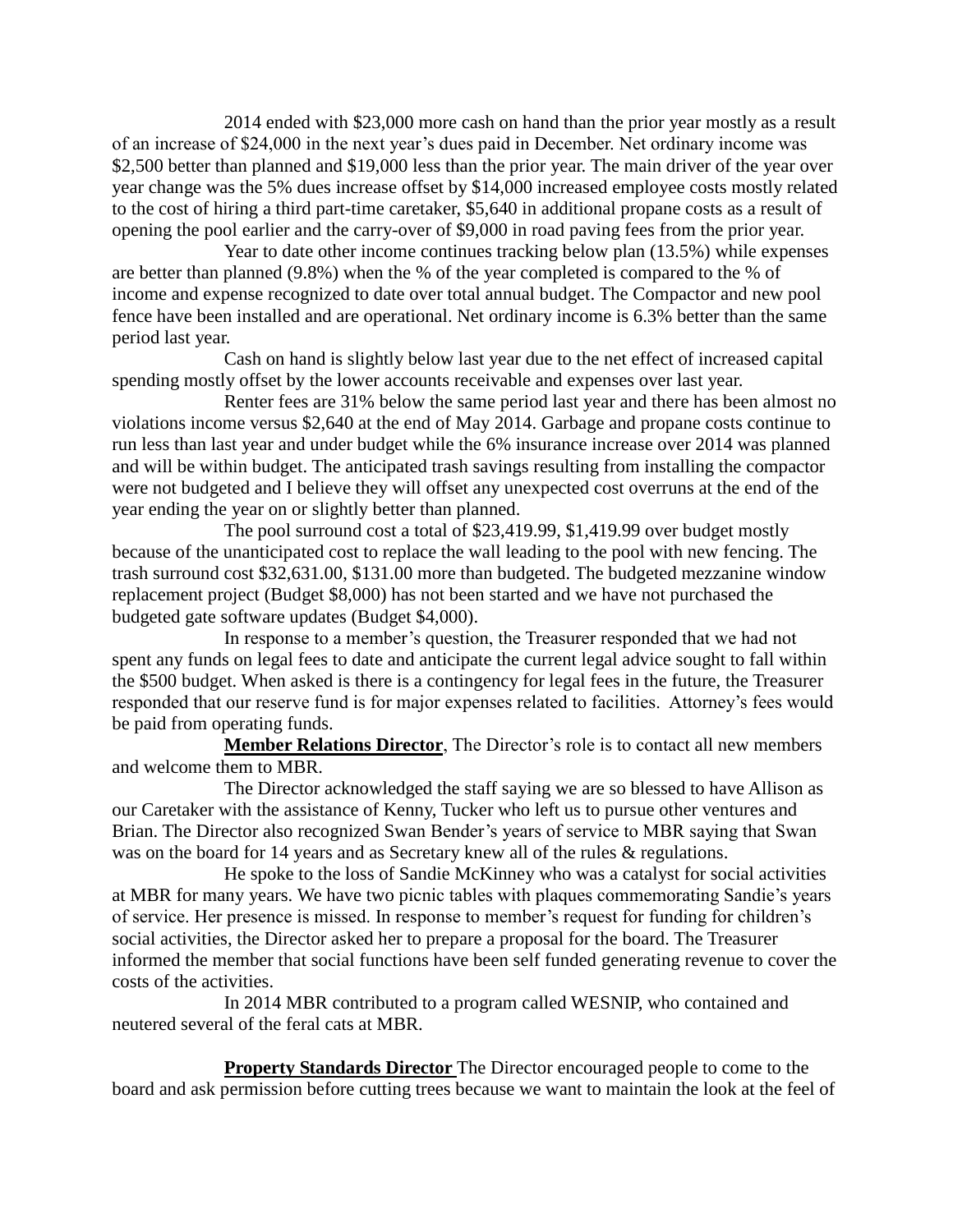MBR. He also talked about the fact that the Federal and State Governments are funding less repair costs for levy failure, which could affect MBR in the event of damage to the levy.

**Grounds and Maintenance Director** The Caretaker gave the report in the absence of the Grounds and Maintenance Director. She reported that for the first time in the history of MBR, we did not use the snowplow this winter. In addition to usual maintenance the following projects were completed:

New compactor – everything is new from concrete pad to the surround. The smaller door of compactor makes it more tempting to leave things outside the door of the compactor. If it doesn't go in a household trash bag it does not go in the compactor. Same rules as the dumpster but we will be very strict. NEVER CLIMB IN OR ON THE COMPACTOR

New pool fence and retaining wall - the fence has been replaced to bring it up to code and the retaining wall was replaced as it was disintegrating.

Other projects – New upper windows are budgeted fall replacement in the clubhouse and we will need a new pool cover next summer. High speed Internet has been installed in the clubhouse.

Last year a member asked that we look into budgeting a new floor for the Clubhouse. Options priced included tile at a cost of \$36,000, epoxy coating at a cost of \$20,000 or paint at \$6,000 to \$7,000 plus the cost of equipment and staff time.

**Director-at-Large** The Director did not have a report.

# **6. Ratification of Operating and Capital budgets**

The 2015 operating and capital budgets were presented to the members in the AGM packet. Carolyn Gardner, motioned to ratify the 2015 operating and capital budgets; Richard Russell seconded the motion. The voting assembly approved the ratification of the 2015 Operating and Capital Budgets with a majority vote of hands

## **7. Nomination & Election for Board of Directors**

The floor was opened for the nominations to the 2015 Board of Directors. Ludmila Vacek volunteered to run for the open position of Director-at-Large. The MBR Board of Director positions open are: Legal and Insurance  $(2015 - 2018)$ , Secretary  $(2015 - 2018)$ , Violations (2015 – 2018), Director-at-Large (2015 – 2018).

The members running for the open direction positions are Ed Keller, Legal and Insurance; Rosalynn Schott, Secretary and Ludmila Vacek, Director-at-Large. Phil Hobman moved to accept the nominees; Al Campbell seconded the motion. The vote was called and the majority count approved the election of the nominees to the MBR Board of Directors.

**8. Waiver of Audit** The President called for the audit of MBR to be waived for 2015. Eric Janko moved to waive the audit for 2015; Brian Kennedy seconded the motion. Richard Russell said we voted to waive the audit in 2013 but were audited and asked if that would happen again. The Treasurer said it would not. Carolyn Gardner asked if we are required to have an audit in any sequence and the Treasurer responded that our bylaws state that we have to have our financials audited annually unless we have a vote to waive it.

The voting assembly unanimously approved the waiver of the audit for 2015 with a vote of hands.